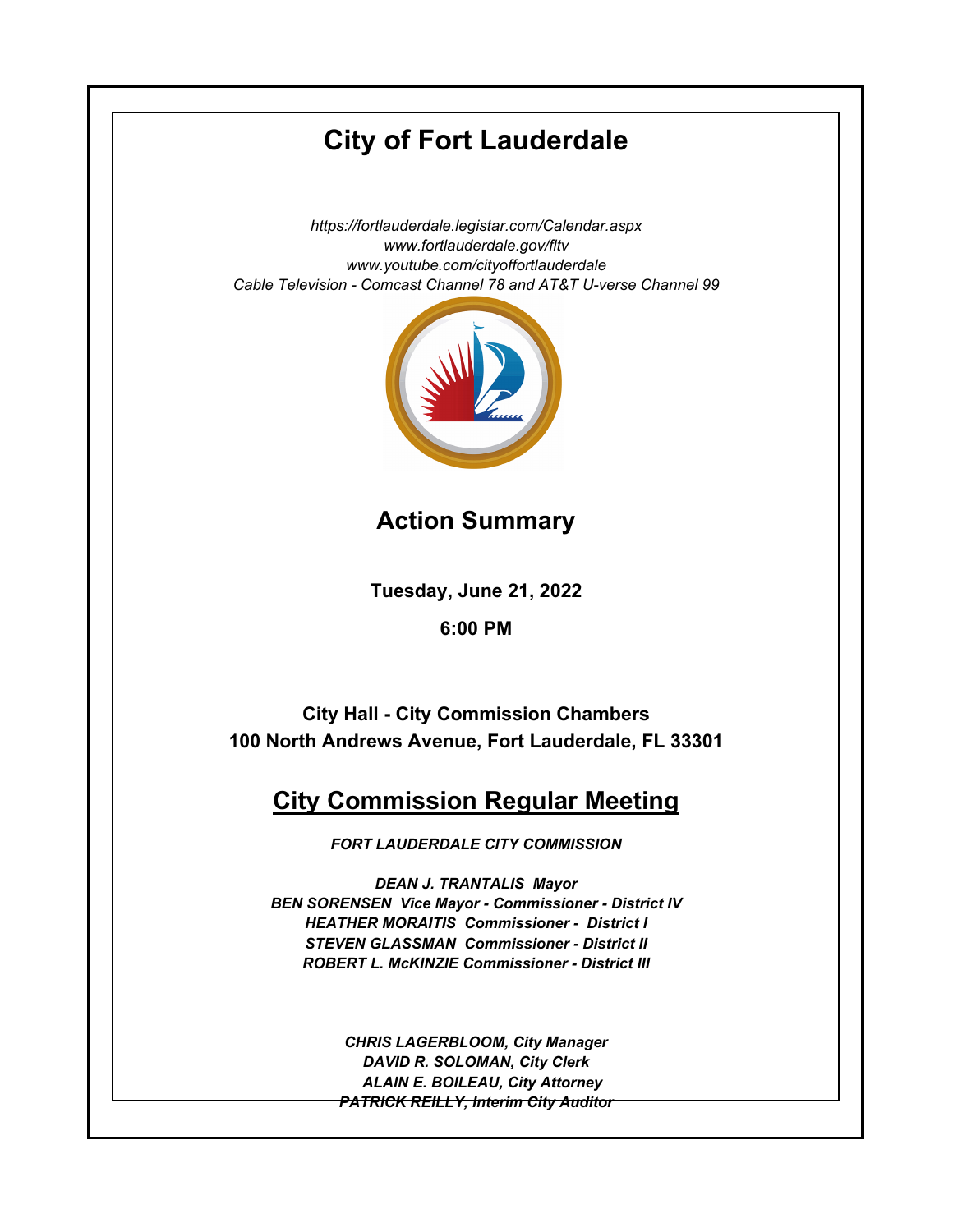## PUBLIC APPEARANCES BEFORE THE CITY COMMISSION:

If any person wishes to address the City Commission, the person shall sign up in the City Hall lobby. A member of the City Clerk's Office Staff will be there to assist. Speaker Cards are given to the Mayor. After being recognized by the Mayor, the speaker should approach the podium, identify the agenda item in question, indicate support, opposition, or neutrality on the agenda item, and then proceed to succinctly state the speaker's position or present information.

If an attorney, or any other person appears before the Commission in a representative capacity, the attorney, or other representative shall also sign up in the City Hall lobby. A member of the City Clerk's Office Staff will be there to assist. After being recognized by the Mayor, the speaker should approach the podium, identify the client(s) being represented, and identify the agenda item in question. The speaker shall then indicate the client's support, opposition, or neutrality on the agenda item and then proceed to succinctly state the client's position or present information on behalf of the client(s).

Pursuant to Section 3.13 of the Charter of the City of Fort Lauderdale, Florida, the Mayor shall maintain order at all meetings, and the Police Department, upon instructions of the Mayor, shall expel any person from the meeting who refuses to obey the order of the Mayor in relation to preserving order at the meetings. Any person who interrupts or disturbs a City Commission meeting, or who willfully enters or remains in a City Commission meeting having been warned by the Mayor to depart and who refuses to do so, may be subject to arrest.

AUXILIARY AIDS AND SERVICES: If you desire auxiliary aids or services or both to assist in viewing or hearing the City Commission meetings or reading the agenda and minutes for the meeting, please contact the City Clerk's Office at 954-828-5002 at a minimum of two days prior to the meeting and arrangements will be made to provide these services to you.

NOTICE TO MEMBERS OF THE PUBLIC: If a person decides to appeal any decision made by the board, agency, or commission with respect to any matter considered at such meeting or hearing, the person will need a record of the proceedings, and that, for such purpose, the person may need to ensure that a verbatim record of the proceedings is made, which record includes the testimony and evidence upon which the appeal is to be based.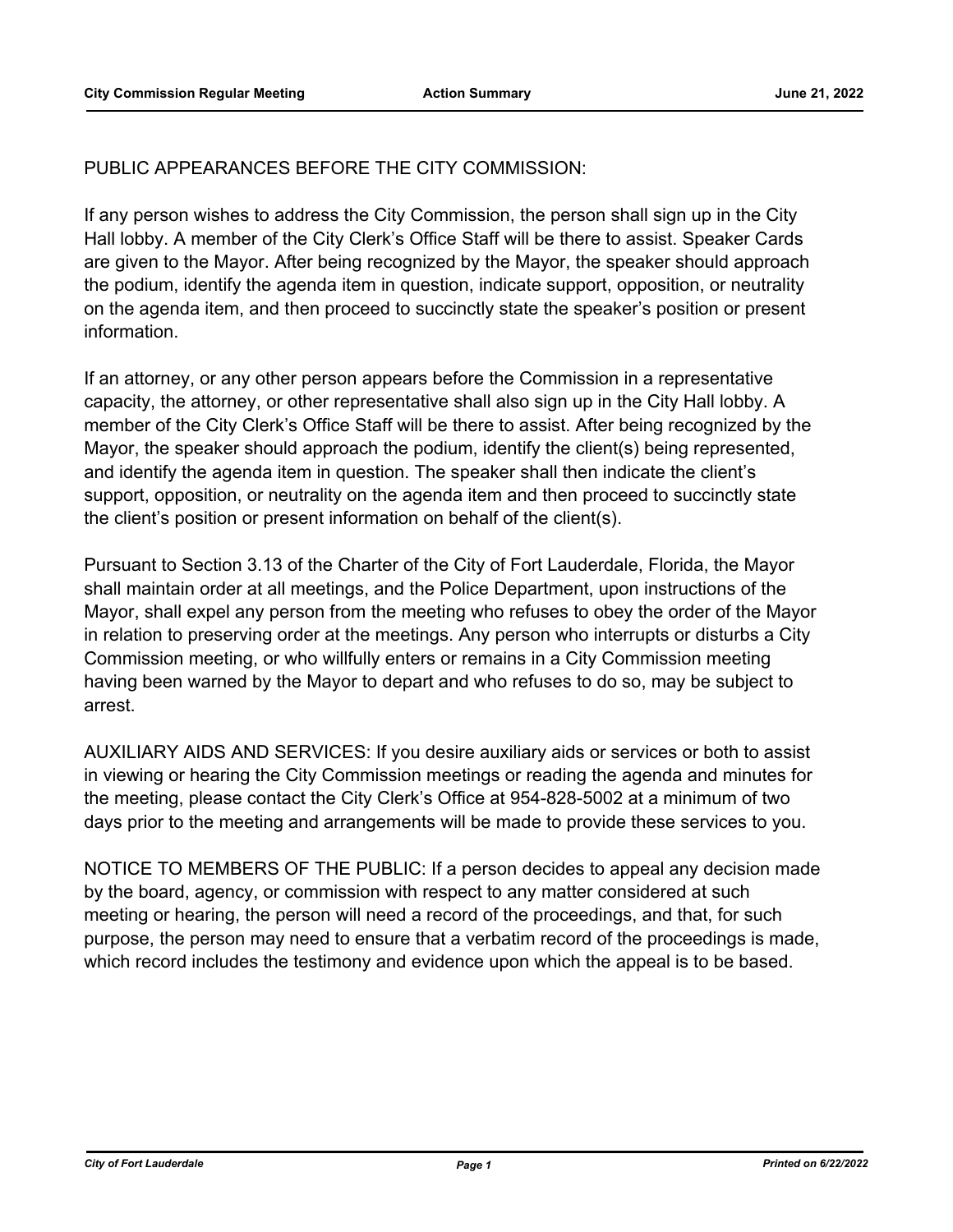## **Pledge of Allegiance**

## **ROLL CALL**

Present: 5 - Commissioner Robert L. McKinzie, Vice Mayor Ben Sorensen, Commissioner Heather Moraitis, Commissioner Steven Glassman and Mayor Dean J. Trantalis

## **Approval of MINUTES and Agenda**

| 22-0598 | Minutes for March 15, 2022 Commission Conference Meeting and |
|---------|--------------------------------------------------------------|
|         | March 15, 2022 Commission Regular Meeting - (Commission      |
|         | Districts 1, 2, 3 and 4)                                     |
|         |                                                              |

#### **APPROVED**

- **Yea:** 3 Commissioner Moraitis, Commissioner Glassman and Mayor Trantalis
- **Not Present:** 2 Commissioner McKinzie and Vice Mayor Sorensen

## **PRESENTATIONS**

| 1            | <b>PRES- 22-0573</b> | Commissioner Moraitis to present District I Community Appearance<br>Board "WOW" Award             |
|--------------|----------------------|---------------------------------------------------------------------------------------------------|
|              |                      | <b>PRESENTED</b>                                                                                  |
| $\mathbf{2}$ | <b>PRES- 22-0601</b> | KAPOW 2022 Partner Award presented by John Casbarro,<br>President of "Learning for Success, Inc." |
|              |                      | <b>PRESENTED</b>                                                                                  |

#### **CONSENT AGENDA PUBLIC COMMENT**

## **CONSENT AGENDA**

## **Approval of the Consent Agenda**

#### **Approve the Consent Agenda**

Yea: 5 - Commissioner McKinzie, Vice Mayor Sorensen, Commissioner Moraitis, Commissioner Glassman and Mayor Trantalis

## **CONSENT MOTION**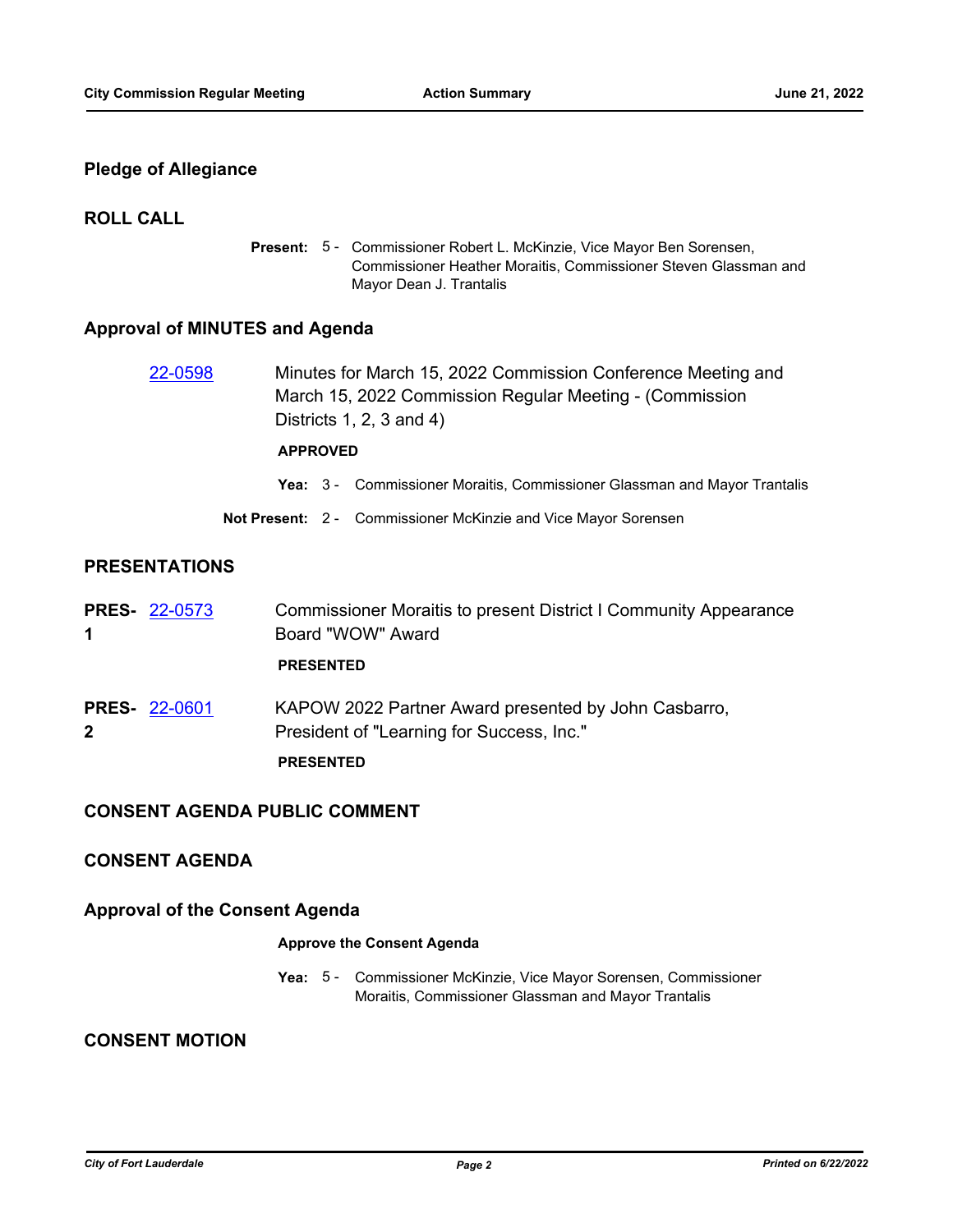| $CM-1$ | <u>22-0565</u> | Motion Approving an Event Agreement for Fort Lauderdale Concours<br>- (Commission District 2)                                                                                                                                                                                                                                                                                                                                                                                                         |
|--------|----------------|-------------------------------------------------------------------------------------------------------------------------------------------------------------------------------------------------------------------------------------------------------------------------------------------------------------------------------------------------------------------------------------------------------------------------------------------------------------------------------------------------------|
|        |                | <b>APPROVED</b>                                                                                                                                                                                                                                                                                                                                                                                                                                                                                       |
|        |                | Yea: 5 - Commissioner McKinzie, Vice Mayor Sorensen, Commissioner<br>Moraitis, Commissioner Glassman and Mayor Trantalis                                                                                                                                                                                                                                                                                                                                                                              |
| $CM-2$ | 22-0533        | Motion Approving an Event Agreement and Related Road Closure for<br>the Back To School Event - (Commission District 3)                                                                                                                                                                                                                                                                                                                                                                                |
|        |                | <b>APPROVED</b>                                                                                                                                                                                                                                                                                                                                                                                                                                                                                       |
|        |                | Yea: 5 - Commissioner McKinzie, Vice Mayor Sorensen, Commissioner<br>Moraitis, Commissioner Glassman and Mayor Trantalis                                                                                                                                                                                                                                                                                                                                                                              |
| $CM-3$ | 22-0362        | Motion Accepting a Grant from Broward County for Broward Coastal<br>Dune Restoration - \$5,000 - (Commission Districts 1, 2 and 4)                                                                                                                                                                                                                                                                                                                                                                    |
|        |                | <b>APPROVED</b>                                                                                                                                                                                                                                                                                                                                                                                                                                                                                       |
|        |                | Yea: 5 - Commissioner McKinzie, Vice Mayor Sorensen, Commissioner<br>Moraitis, Commissioner Glassman and Mayor Trantalis                                                                                                                                                                                                                                                                                                                                                                              |
| $CM-4$ | 22-0427        | Motion Approving and Authorizing the Execution of: 1) A Revocable<br>License Agreement between Chief Real Estate LLC, Broward County<br>and the City of Fort Lauderdale for the Installation and Maintenance<br>of Improvements on SE 3rd Avenue in Association with the "SoFlo<br>Rehab Office" Project Located at 224 SE 9th Street; and 2) An<br>Agreement Ancillary to Revocable License Agreement, Between<br>Chief Real Estate LLC and the City of Fort Lauderdale - (Commission<br>District 4) |
|        |                | <b>APPROVED</b>                                                                                                                                                                                                                                                                                                                                                                                                                                                                                       |
|        |                | Yea: 5 - Commissioner McKinzie, Vice Mayor Sorensen, Commissioner<br>Moraitis, Commissioner Glassman and Mayor Trantalis                                                                                                                                                                                                                                                                                                                                                                              |
| $CM-5$ | <u>22-0524</u> | Motion Approving the Execution of an Agreement with the Florida<br>Department of Transportation for the Operations, and Maintenance of<br>an Intelligent Transportation System (ITS), known as<br>Bluetooth/BlueToad Devices - (Commission District 4)                                                                                                                                                                                                                                                |
|        |                | <b>APPROVED</b>                                                                                                                                                                                                                                                                                                                                                                                                                                                                                       |
|        |                | Commissioner McKinzie, Vice Mayor Sorensen, Commissioner<br>Yea: $5-$<br>Moraitis, Commissioner Glassman and Mayor Trantalis                                                                                                                                                                                                                                                                                                                                                                          |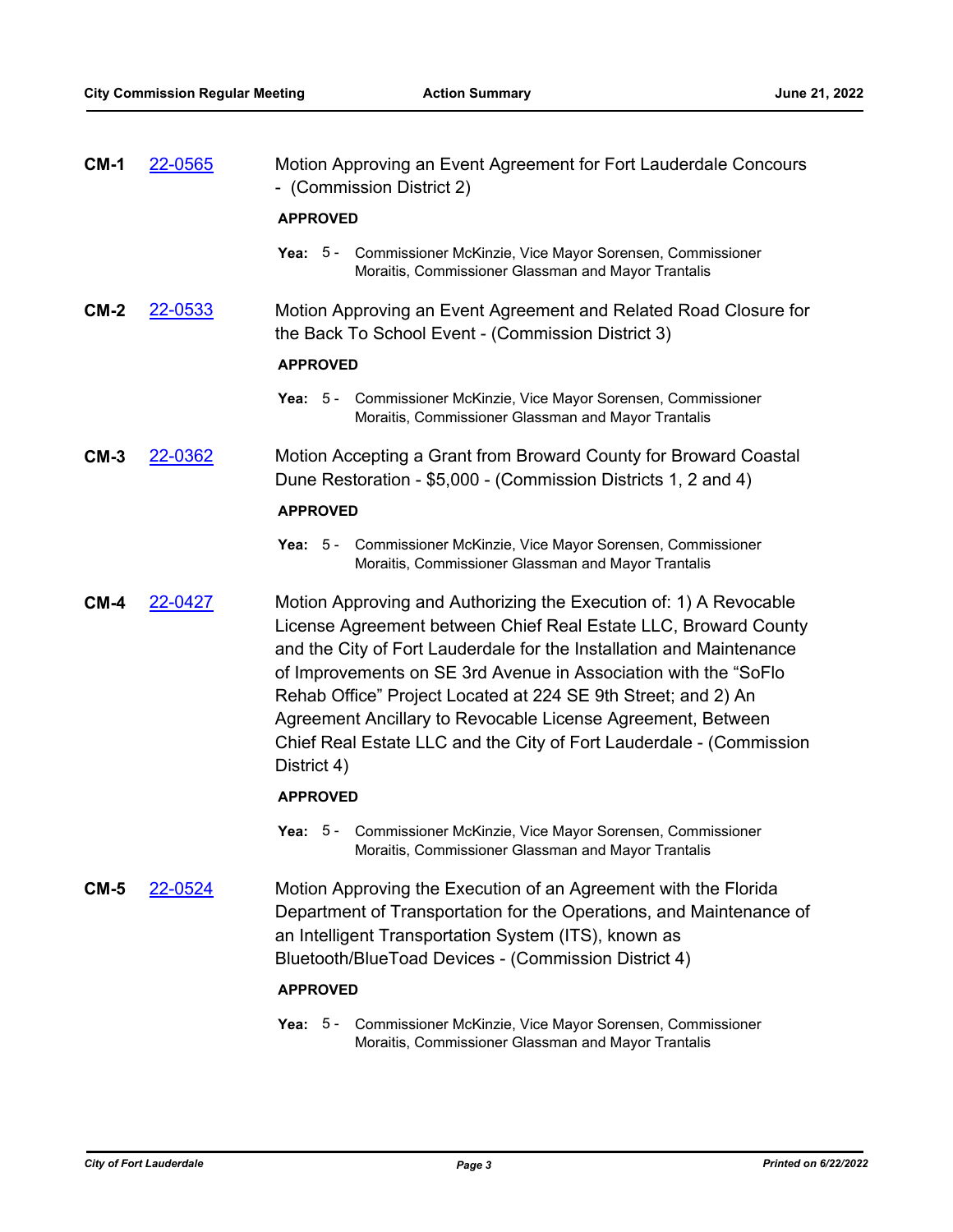| $CM-6$ | 22-0563 | Motion Authorizing the Addition of One Classification (Fire Logistics |
|--------|---------|-----------------------------------------------------------------------|
|        |         | Supervisor) to the Federation of Public Employees Collective          |
|        |         | Bargaining Agreement - (Commission Districts 1, 2, 3 and 4)           |
|        |         |                                                                       |

#### **APPROVED**

Yea: 5 - Commissioner McKinzie, Vice Mayor Sorensen, Commissioner Moraitis, Commissioner Glassman and Mayor Trantalis

#### **CONSENT RESOLUTION**

**CR-1** [22-0509](http://fortlauderdale.legistar.com/gateway.aspx?m=l&id=/matter.aspx?key=16629) Resolution Approving the Submittal of a Grant Application for \$500,000 to the Florida Department of State, Division of Cultural Affairs - Cultural Facilities Grant to Aid in the Development of J. C. Carter Park Community Center - (Commission District 3)

#### **ADOPTED**

- Yea: 5 Commissioner McKinzie, Vice Mayor Sorensen, Commissioner Moraitis, Commissioner Glassman and Mayor Trantalis
- **CR-2** [22-0512](http://fortlauderdale.legistar.com/gateway.aspx?m=l&id=/matter.aspx?key=16632) Resolution Approving an Agreement between the City of Fort Lauderdale and Taskforce Fore Ending Homelessness, Inc., for the Fort Lauderdale Housing Navigation Program in the amount of \$109,065 - (Commission Districts 1, 2, 3 and 4)

#### **ADOPTED**

- Yea: 5 Commissioner McKinzie, Vice Mayor Sorensen, Commissioner Moraitis, Commissioner Glassman and Mayor Trantalis
- **CR-3** [22-0538](http://fortlauderdale.legistar.com/gateway.aspx?m=l&id=/matter.aspx?key=16658) Resolution Consenting to a Performance Extension for One Year for the Qualified Target Industry Business Tax Refund Program for CHG Intermediate Holdings, Inc. - (Commission Districts 1, 2, 3 and 4)

#### **ADOPTED**

- Yea: 5 Commissioner McKinzie, Vice Mayor Sorensen, Commissioner Moraitis, Commissioner Glassman and Mayor Trantalis
- **CR-4** [22-0602](http://fortlauderdale.legistar.com/gateway.aspx?m=l&id=/matter.aspx?key=16722) Resolution Authorizing the City Manager to Enter into a City of Fort Lauderdale FY 2022 Not for Profit Contribution Agreement with Venetian Arts Society, Inc. - \$5,000 - (Commission Districts 1, 2, 3 and 4)

#### **ADOPTED**

Yea: 5 - Commissioner McKinzie, Vice Mayor Sorensen, Commissioner Moraitis, Commissioner Glassman and Mayor Trantalis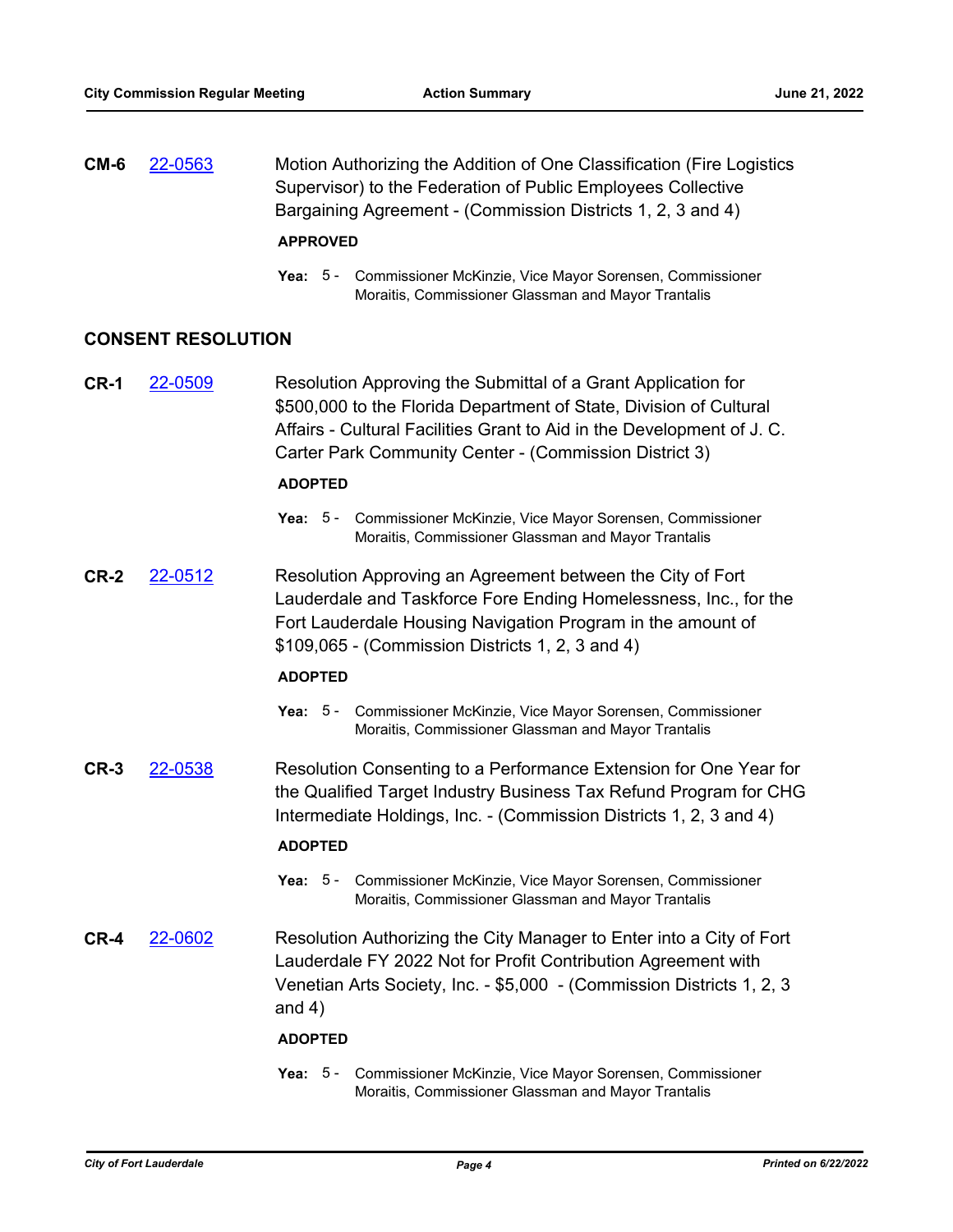| $CR-5$ | 22-0620 | Resolution Supporting the Florida Legislature's Honorary Designation<br>of State Road A1A between the Northern Terminus and Southern<br>Terminus of Galt Ocean Drive as "Pio Ieraci Memorial Drive" -<br>(Commission District 1) |
|--------|---------|----------------------------------------------------------------------------------------------------------------------------------------------------------------------------------------------------------------------------------|
|        |         | <b>ADOPTED</b>                                                                                                                                                                                                                   |
|        |         | Yea: 5 - Commissioner McKinzie, Vice Mayor Sorensen, Commissioner<br>Moraitis, Commissioner Glassman and Mayor Trantalis                                                                                                         |
| CR-6   | 22-0623 | Resolution Appointing Greg B. Chavarria as City Manager -<br>(Commission Districts 1, 2, 3 and 4)                                                                                                                                |
|        |         | <b>ADOPTED</b>                                                                                                                                                                                                                   |

Yea: 5 - Commissioner McKinzie, Vice Mayor Sorensen, Commissioner Moraitis, Commissioner Glassman and Mayor Trantalis

### **CONSENT PURCHASE**

**CP-1** [22-0247](http://fortlauderdale.legistar.com/gateway.aspx?m=l&id=/matter.aspx?key=16367) Motion Approving Agreements with Ardurra Group Inc., Singhofen & Associates, Inc. and Nova Consulting, Inc. and Funding for the Consultants' Competitive Negotiation Act (CCNA) Professional Services Library - 4.0 Environmental Engineering - Continuing Services Contract - \$250,000 (estimated 3-year total) - (Commission Districts 1, 2, 3 and 4)

#### **APPROVED**

- Yea: 5 Commissioner McKinzie, Vice Mayor Sorensen, Commissioner Moraitis, Commissioner Glassman and Mayor Trantalis
- **CP-2** [22-0420](http://fortlauderdale.legistar.com/gateway.aspx?m=l&id=/matter.aspx?key=16540) Motion Approving Task Order No. 3 for George T. Lohmeyer Wastewater Treatment Plant Capacity Analysis Report and Renewal/Replacement Report Updates - CDM Smith, Inc. - \$34,875 - (Commission Districts 1, 2, 3 and 4)

#### **APPROVED**

- Yea: 5 Commissioner McKinzie, Vice Mayor Sorensen, Commissioner Moraitis, Commissioner Glassman and Mayor Trantalis
- **CP-3** [22-0467](http://fortlauderdale.legistar.com/gateway.aspx?m=l&id=/matter.aspx?key=16587) Motion Approving Additional Funds for Directional Underground Boring Services - Southern Underground Industries, Inc. - \$48,000 - (Commission Districts 1, 2, 3 and 4)

#### **APPROVED**

Yea: 5 - Commissioner McKinzie, Vice Mayor Sorensen, Commissioner Moraitis, Commissioner Glassman and Mayor Trantalis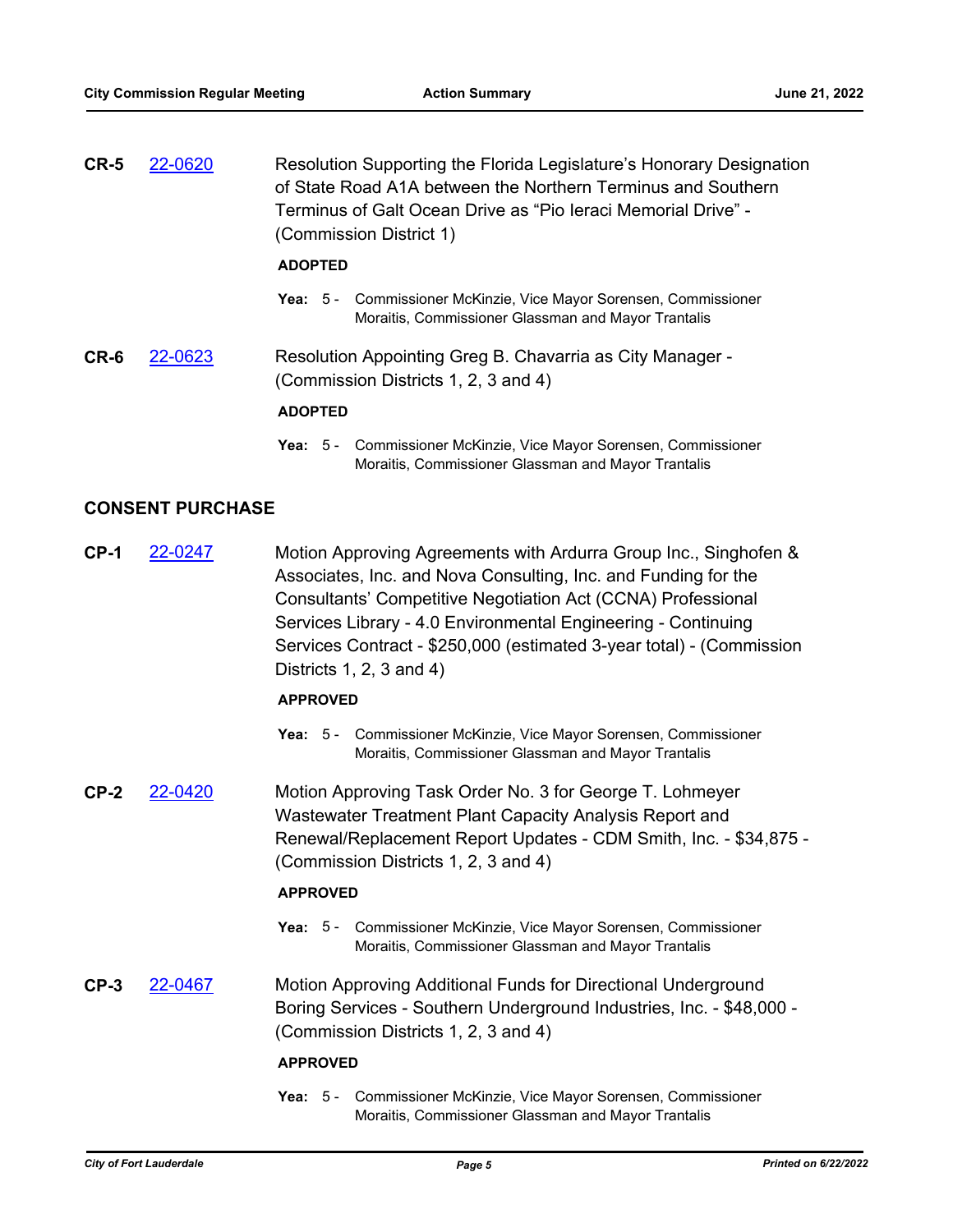| $CP-4$         | 22-0480            | Motion Rejecting All Bids for Cordova Road & SE 15th Street<br>Intersection Improvements Bid No. 12638-923 - (Commission District<br>4)                              |
|----------------|--------------------|----------------------------------------------------------------------------------------------------------------------------------------------------------------------|
|                |                    | <b>APPROVED</b>                                                                                                                                                      |
|                |                    | Yea: 5 - Commissioner McKinzie, Vice Mayor Sorensen, Commissioner<br>Moraitis, Commissioner Glassman and Mayor Trantalis                                             |
| $CP-5$         | 22-0499            | Motion Approving Agreement for External Audit Services - RSM US<br>LLP - \$1,040,000 (five-year total) - (Commission Districts 1, 2, 3 and<br>4)                     |
|                |                    | <b>APPROVED</b>                                                                                                                                                      |
|                |                    | Yea: 5 - Commissioner McKinzie, Vice Mayor Sorensen, Commissioner<br>Moraitis, Commissioner Glassman and Mayor Trantalis                                             |
| CP-6           | 22-0501            | Motion Approving the Piggyback Agreement for Management<br>Services, False Alarm - PMAM Corporation - \$150,000 annually -<br>(Commission Districts 1, 2, 3 and 4)   |
|                |                    | <b>APPROVED</b>                                                                                                                                                      |
|                |                    | Yea: 5 - Commissioner McKinzie, Vice Mayor Sorensen, Commissioner<br>Moraitis, Commissioner Glassman and Mayor Trantalis                                             |
| <b>MOTIONS</b> |                    |                                                                                                                                                                      |
|                |                    |                                                                                                                                                                      |
| M-1            | 22-0534            | Motion Approving an Event Agreement and Extended Road Closure<br>Beyond 10:00am on the Barrier Island for the Chanukah Fair on Las<br>Olas - (Commission District 2) |
|                |                    | <b>APPROVED</b>                                                                                                                                                      |
|                |                    | Yea: 5 - Commissioner McKinzie, Vice Mayor Sorensen, Commissioner<br>Moraitis, Commissioner Glassman and Mayor Trantalis                                             |
| $M-2$          | 22-0535            | Motion Approving an Event Agreement and Request for Music<br>Exemption for 11th Annual Brazilian Festival - (Commission District<br>4)                               |
|                |                    | <b>APPROVED</b>                                                                                                                                                      |
|                |                    | Commissioner McKinzie, Vice Mayor Sorensen, Commissioner<br>Yea: $5-$<br>Moraitis, Commissioner Glassman and Mayor Trantalis                                         |
|                | <b>RESOLUTIONS</b> |                                                                                                                                                                      |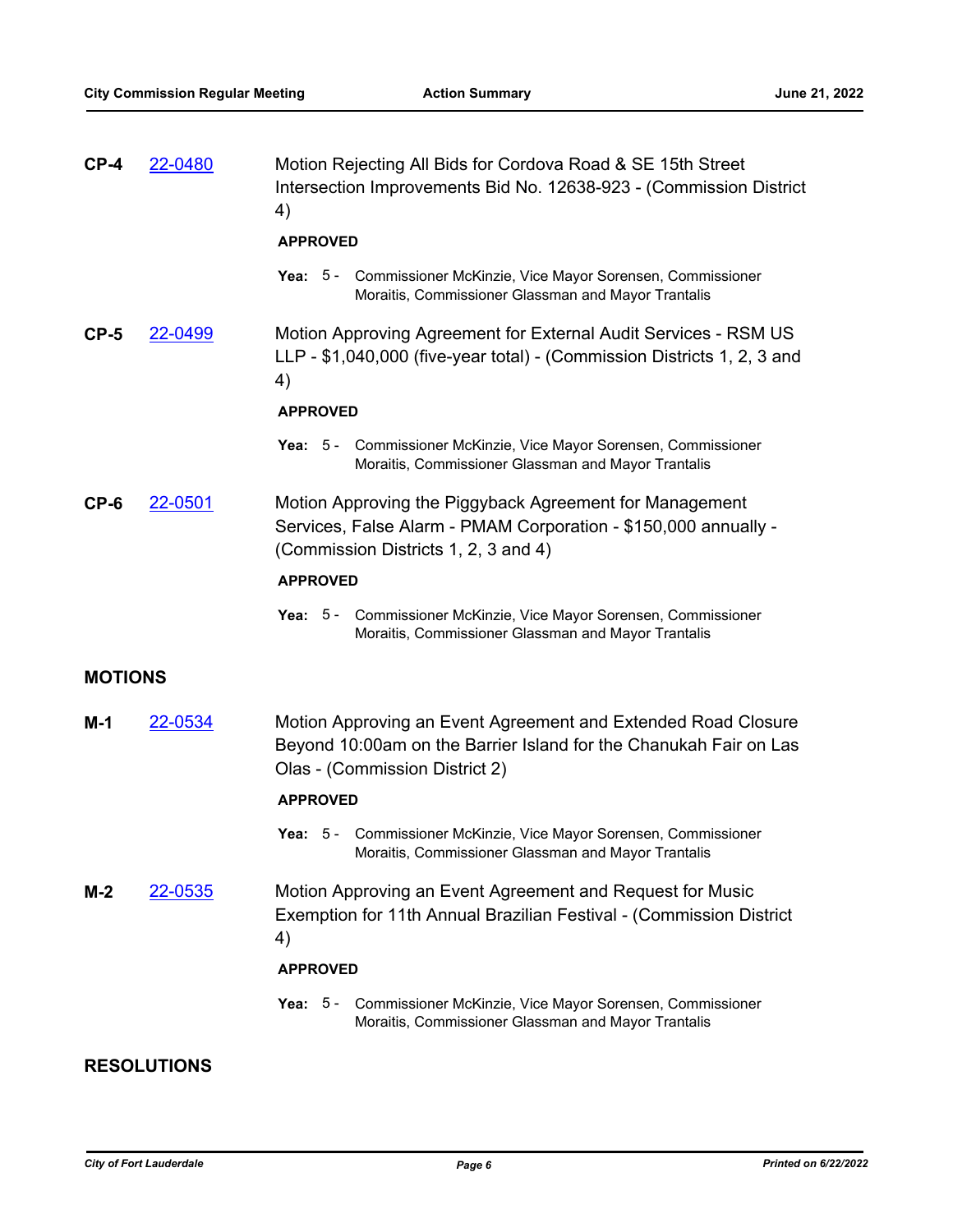| $R-1$ | 22-0590 | Appointment of Board and Committee Members - (Commission<br>Districts $1, 2, 3$ and $4)$                                                                                                                                                                                                        |
|-------|---------|-------------------------------------------------------------------------------------------------------------------------------------------------------------------------------------------------------------------------------------------------------------------------------------------------|
|       |         | <b>ADOPTED AS AMENDED</b>                                                                                                                                                                                                                                                                       |
|       |         | Yea: 5 - Commissioner McKinzie, Vice Mayor Sorensen, Commissioner<br>Moraitis, Commissioner Glassman and Mayor Trantalis                                                                                                                                                                        |
| $R-2$ | 22-0608 | Quasi-Judicial Resolution to Consider an Amendment to "Alhambra"<br>Planned Development District Development Plan - KT Seabreeze<br>Atlantic, LLC. - Case No. UDP-A21031 - (Commission District 2)                                                                                              |
|       |         | Anyone wishing to speak must be sworn in. Commission will<br>announce any site visits, communications or expert opinions received<br>and make them part of the record.                                                                                                                          |
|       |         | DEFERRED to July 5, 2022                                                                                                                                                                                                                                                                        |
|       |         | Commissioner McKinzie, Vice Mayor Sorensen, Commissioner<br>Yea: $5 -$<br>Moraitis, Commissioner Glassman and Mayor Trantalis                                                                                                                                                                   |
| $R-3$ | 22-0607 | Resolution Approving a Development, Operation, and Maintenance<br>Agreement Between the City of Fort Lauderdale and KT Seabreeze<br>Atlantic, LLC. for the Development known as "Selene" formerly known<br>as "Alhambra" Planned Development District - (Commission District<br>2)              |
|       |         | DEFERRED to July 5, 2022                                                                                                                                                                                                                                                                        |
|       |         | Yea: 5 - Commissioner McKinzie, Vice Mayor Sorensen, Commissioner<br>Moraitis, Commissioner Glassman and Mayor Trantalis                                                                                                                                                                        |
| $R-4$ | 22-0523 | Quasi-Judicial De Novo Hearing - Consideration of a Resolution for<br>Site Plan Level III Application - Waterway Use - Modification of<br>Required Yards - Seven-Unit Multi-Family Residential Development -<br>Lumiere - Case No. UDP-S21050 - 500 Hendricks Isle -<br>(Commission District 2) |
|       |         | Anyone wishing to speak must be sworn in. Commission will<br>announce any site visits, communications or expert opinions received<br>and make them part of the record.                                                                                                                          |
|       |         | <b>ADOPTED - Denying</b>                                                                                                                                                                                                                                                                        |
|       |         | Yea: 3 - Vice Mayor Sorensen, Commissioner Glassman and Mayor Trantalis                                                                                                                                                                                                                         |
|       |         | Nay: 2 - Commissioner McKinzie and Commissioner Moraitis                                                                                                                                                                                                                                        |